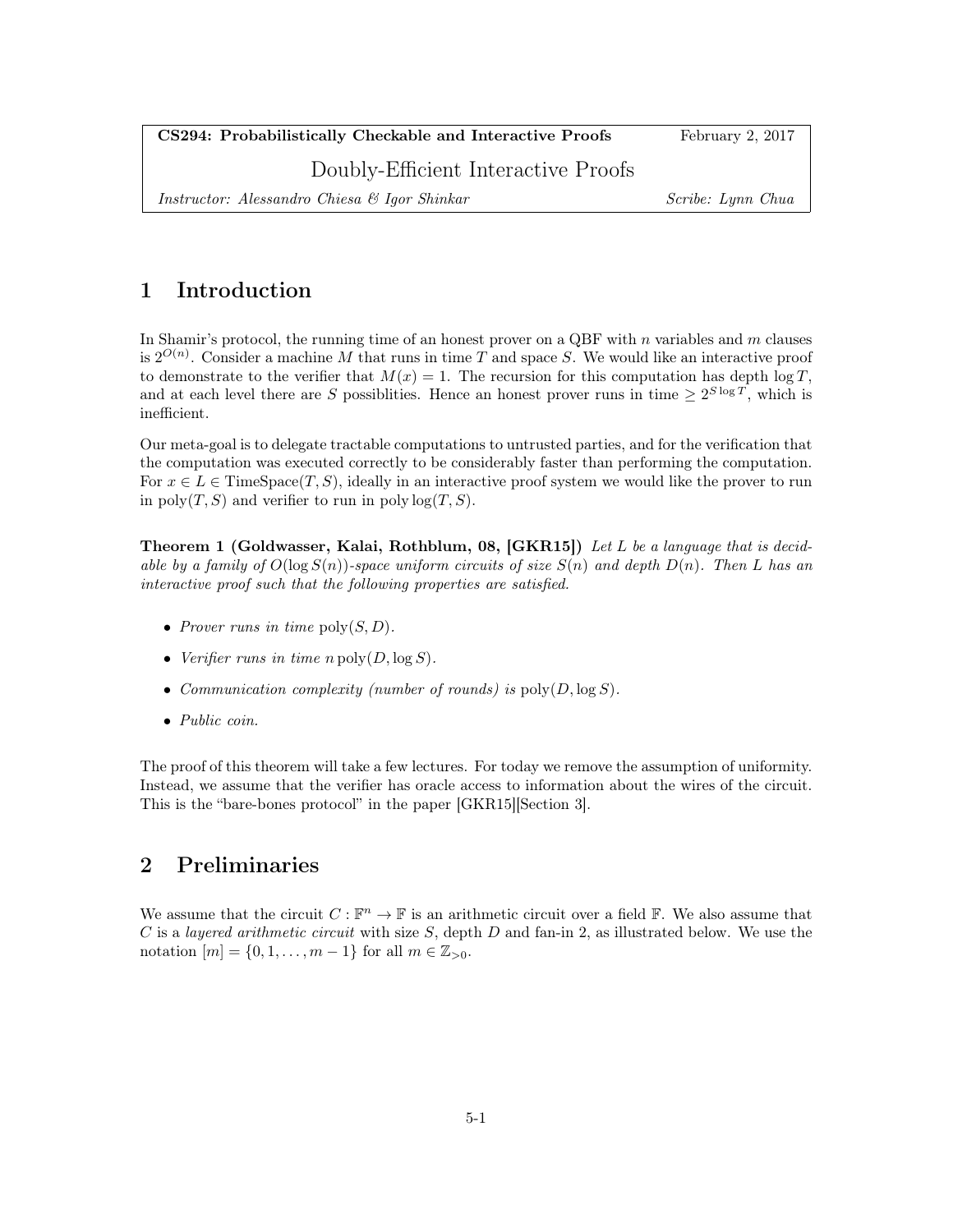| [h] Layer     |          |                           | $\#\text{Gates}$ | Wire connections             | Wire values                   |
|---------------|----------|---------------------------|------------------|------------------------------|-------------------------------|
| (output)<br>0 |          |                           |                  |                              | $V_0^* \in \mathbb{F}$        |
|               | $\cdots$ | $\bullet$                 |                  | $add_1, mul_1$               | $V_1^*: [S] \to \mathbb{F}$   |
| റ             | $\cdots$ | $\bullet$                 | S                | $add_2, mul_2$               | $V_2^*: [S] \to \mathbb{F}$   |
|               |          | ٠<br>$\cdot$<br>$\bullet$ |                  |                              |                               |
| $D-1$         | $\cdots$ | $\bullet$                 | S                | $add_{D-1}, mul_{D-1}$       | $V_{D-1}^*:[S]\to \mathbb{F}$ |
| $D$ (input)   |          | $\bullet$                 | $\boldsymbol{n}$ | $\text{add}_D, \text{mul}_D$ | $V_D^*: [n] \to \mathbb{F}$   |

In a layered arithmetic circuit of depth D, the gates are divided into  $(D + 1)$  layers, and the wires only connect gates in adjacent layers. Layer  $0$  is the output layer with 1 output gate, and layer  $D$ is the input layer with n input gates. For simplicity, we assume that layers 1 to  $D-1$  all have S gates. The wire value functions  $V_i^*$ , for  $0 \le i \le D$ , map the gates at the *i*-th layer to their values.

For each layer  $i, 1 \leq i \leq D$ , we define functions  $\text{add}_i, \text{mul}_i : [S]^3 \to \{0, 1\}.$ 

$$
add_i(a, b, c) = \begin{cases} 1 & \text{if } a \text{ is add gate in layer } i - 1 \text{ and } b, c, (b \le c) \text{ are its inputs in layer } i \\ 0 & \text{otherwise} \end{cases}
$$
  
\n
$$
mul_i(a, b, c) = \begin{cases} 1 & \text{if } a \text{ is multiply gate in layer } i - 1 \text{ and } b, c, (b \le c) \text{ are its inputs in layer } i \\ 0 & \text{otherwise} \end{cases}
$$
  
\n(2)

We can identify [S] with the boolean hypercube  $\{0,1\}^{\log S}$ , but this gives worse running times than in the theorem statement. A better choice would be to use Reed-Muller codes. Let  $H \subset \mathbb{F}$  be a subfield such that  $|H| = \log S$  and let  $m = \frac{\log S}{\log |H|}$ . We identify [S] with  $H^m$  in the rest of this section.

We define the arithmetizations of  $add_i, mul_i$  as  $add_i, mul_i : \mathbb{F}^{3m} \to \mathbb{F}$ . These are polynomials of degree at most  $\delta$  in each variable, where  $|H|-1 \leq \delta < |\mathbb{F}|$ . We also define the functions  $V_i : \mathbb{F}^m \to \mathbb{F}$ corresponding to the wire values  $V_i^*$ , where  $1 \leq i \leq D-1$ . The functions  $V_i$  have degree at most  $|H| - 1$  in each variable. Similarly, we define  $V_0 \in \mathbb{F}$ . As the last layer has n gates, we identify [n] with  $H^{m'}$ , where  $m' = \frac{\log n}{\log |H|} \leq m$ , and we define  $V_D : \mathbb{F}^{m'} \to \mathbb{F}$ .

## 3 Bare-bones protocol

We now describe the bare-bones protocol. The prover and verifier have as input  $x \in \mathbb{F}^n$ , and are given oracle access to the functions  $\{\hat{\text{add}}_i, \hat{\text{mul}}_i\}_{1\leq i\leq D}$ , which specify the circuit C. The goal is for the prover to prove to the verifier that  $C(x) = 0$ . This is done in D phases.

We describe the protocol starting from the output layer, which is the first phase of the protocol. By the definitions above, we have

$$
V_0 = \sum_{w_1, w_2 \in H^m} \hat{\text{add}}_1(0, w_1, w_2) \cdot (V_1(w_1) + V_1(w_2)) + \hat{\text{mult}}_1(0, w_1, w_2) \cdot (V_1(w_1) \cdot V_1(w_2)) \tag{3}
$$

$$
V_1(z) = \sum_{w_1, w_2 \in H^m} \hat{\text{add}}_2(z, w_1, w_2) \cdot (V_2(w_1) + V_2(w_2)) + \hat{\text{mult}}_2(z, w_1, w_2) \cdot (V_2(w_1) \cdot V_2(w_2)) \tag{4}
$$

where  $z \in H^m$ . Each summand on the right hand side, when treated as a polynomial in  $w_1, w_2$ , has degree at most  $\delta + |H| - 1 \leq 2\delta$  in each variable.